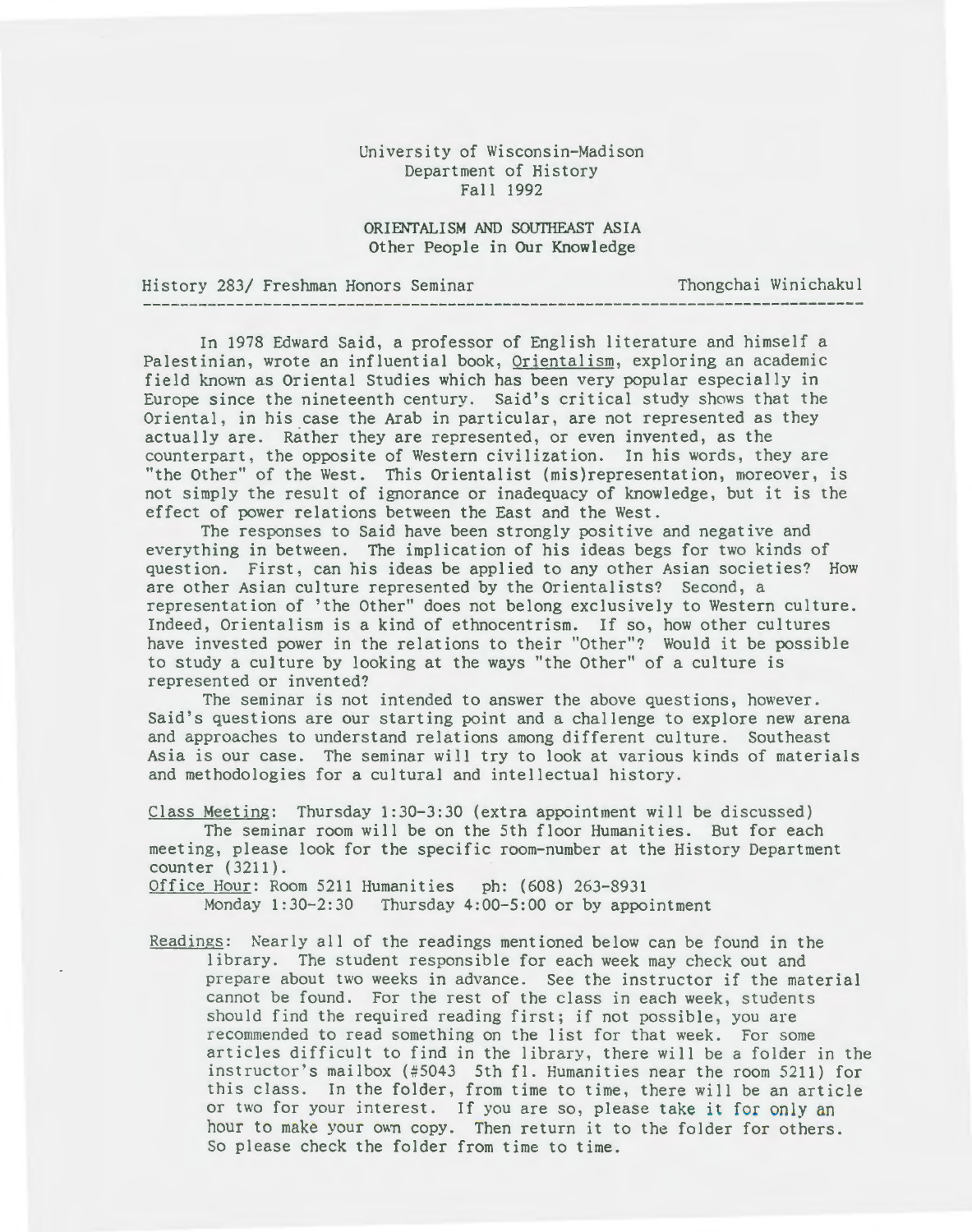## Requirement:

1. Every student has to make presentation(s) (10-15 min.) at the beginning of the chosen meeting(s) (to be decided in the first meeting). The presentation discusses the weekly issue as s/he studies from that week's reading or material. PLUS s/he should try to raise questions or topics for discussion and lead the seminar. (20%)

2. A research essay (10-15 pages on A4 paper, double spacing) on any topic related to the course. We will work together in class as well as on the one-to-one basis in the following process.

- 2.1 Find the topic and write a statement of idea or interest.
- 2.2 Survey of appropriate literature and make a bibliographical list.
- 2.3 Do the reading and collecting data (information) needed.
- 2.4 Write an abstract or a summary of the essay planned to write. 2.5 Write the essay.

This is designed for students to learn the basic research techniques. There is no deadline for each step, except that the finished paper must be handed no later than Dec 22. So the sooner each step is done the better for students. This research work is 50%.

3. Participation is crucial. Every students must prepare for discussion each week. S/he should be active participant. This does not mean an overly talkative; it simply means attention and involvement in the discussion. Too many absence and uncooperative sit-ins will be noted. (30%)

4. The last two meetings are for students to present the expected result of their researches. No mark and no penalty, just for students to demonstrate their work and exchange ideas.

## COURSE SCHEDULE

 $(* = required reading or work.$  The rest are supplementary for your interest)

Week 1 (Sept 3) Introduction to the course. Discuss the assignment and meeting.

Week 2 (Sept 10) Said's Orientalism

Issue: Discussing Said's ideas and its implication

\*Said, Edward. Orientalism. chap.1(I,II) and chap.2 (I,III,IV)

Cohen, Warren ed. Reflections on Orientalism.

"Review Symposium: Edward Said's Orientalism" Journal of Asian Studies 39 (1980), pp.481-516.

Kabbani, Rana Europe's Myth of Orient.

Week 3 (Sept 17) Travel to the Other's Space

- Issue: The meaning and function of travel; exoticism; how to make the Other exotic .<br>\* Loth, Heinrich. "The Knowledge of Asia and Africa in the Age of
- Enlightenment: Travel Books as Historical Sources," in The French Revolution of 1789: Its Impact on Latin America, Asia and Africa. ed. Joachim Heidrich, pp. 39-44.

\* Either: Look through one or many of the following items:-

Mouhot, Henri. Diary: Travels in Central Parts of Siam, Cambodia and Laos during 1858-1861.

La Loubere, Simone de. The Kingdom of Siam.

Bowring, Sir John. The Kingdom and People of Siam, 2 vols.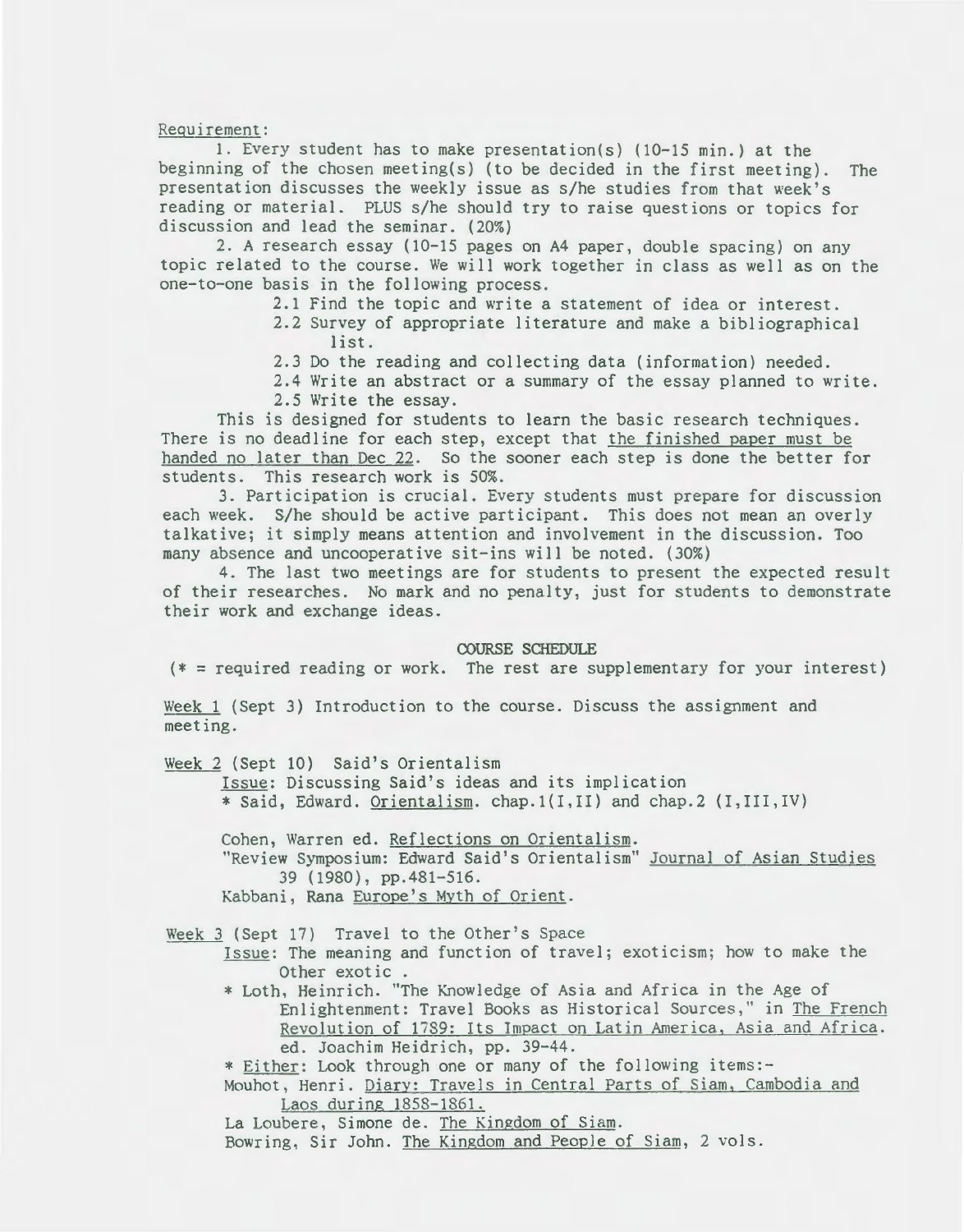Linschoten, Jan Huygen van. The Voyage of John Huygen Linschoten to the East Indies.

Ibrahim, Muhammad Ibu. Ship of Sulaiman.

Or: See the guidebooks or collecting travel brochures about other countries, especially Asia.

See HOW those travel literature or guidebooks present, portray, or show the destination.

Campbell, Mary B. The Witness and the Other World: Exotic European Travel Writing 400-1600. part I.

Smith, Bernard. European Vision and the South Pacific 1768-1850: A Study in the History of Art and Ideas.especially chap. 1,2,4,11.

Baudet, Henri. Paradise on Earth: Some Thoughts on European Images on Non-European Man.

Schwartz, Milliam L. The Imaginative Interpretation of the Far East in Modern French Literature 1800-1925.

Week 4 (Sept 24) An English governess and an Oriental despot

Issue: Western missionaries and Oriental ignorance A Western woman and an Eastern king

\* See "The King and I"- the movie

Landon, Margaret. Anna and the King of Siam.

Leonowens, Anna. Siamese Harem Life. \_\_\_\_\_\_\_ . The Romance of the Harem .

. The English Governess at the Siamese Court.

Griswold, A.B. King Mongkut of Siam.

Moffat, Abbot L. Mongkut: the King of Siam.

Blofeld, John. King Maha Mongkut of Siam.

Bradley, William. Siam Then: the Foreign Colony in Bangkok before and after Anna.

Clymer, Kenton. Protestant Missionaries in the Philippines 1898-1916: An Inquiry into the American Mentality.

Tuck, Patrick J.N. French Catholic Missionaries and the politics of Imperialism in Vietnam 1857-1914: A Documentary Survey.

Week 5 (Oct 1) The colonial fiction and the post-colonial conscience

Issue: The function of the East in Conrad's stories. Comparison between Conrad, Kipling and Forster or Orwell \* Conrad, Joseph. Heart of Darkness or Lord Jim.

Forster, E.M. Passage to India. (also as a movie) Orwell, George. "Shooting an Elephant" Moore, Gilbert. Kipling and "Orientalism". McClure, John A. Kipling and Conrad: the Colonial Fiction. Darras, Jacque. Joseph Conrad and the West: Signs of Empire. part 1. Osborne, Milton. Fear and Fascination in the Tropics: a Reader's guide to French Fiction on Indochina. Roskies, D.M. Imperial Perceptions: Examples of Colonial Fiction from Netherland Indies.

Week 6 (Oct 8) The ethnographical construct

Issue: What is anthropology or ethnography? How does an ethnographical object change due to the ethnographical writer?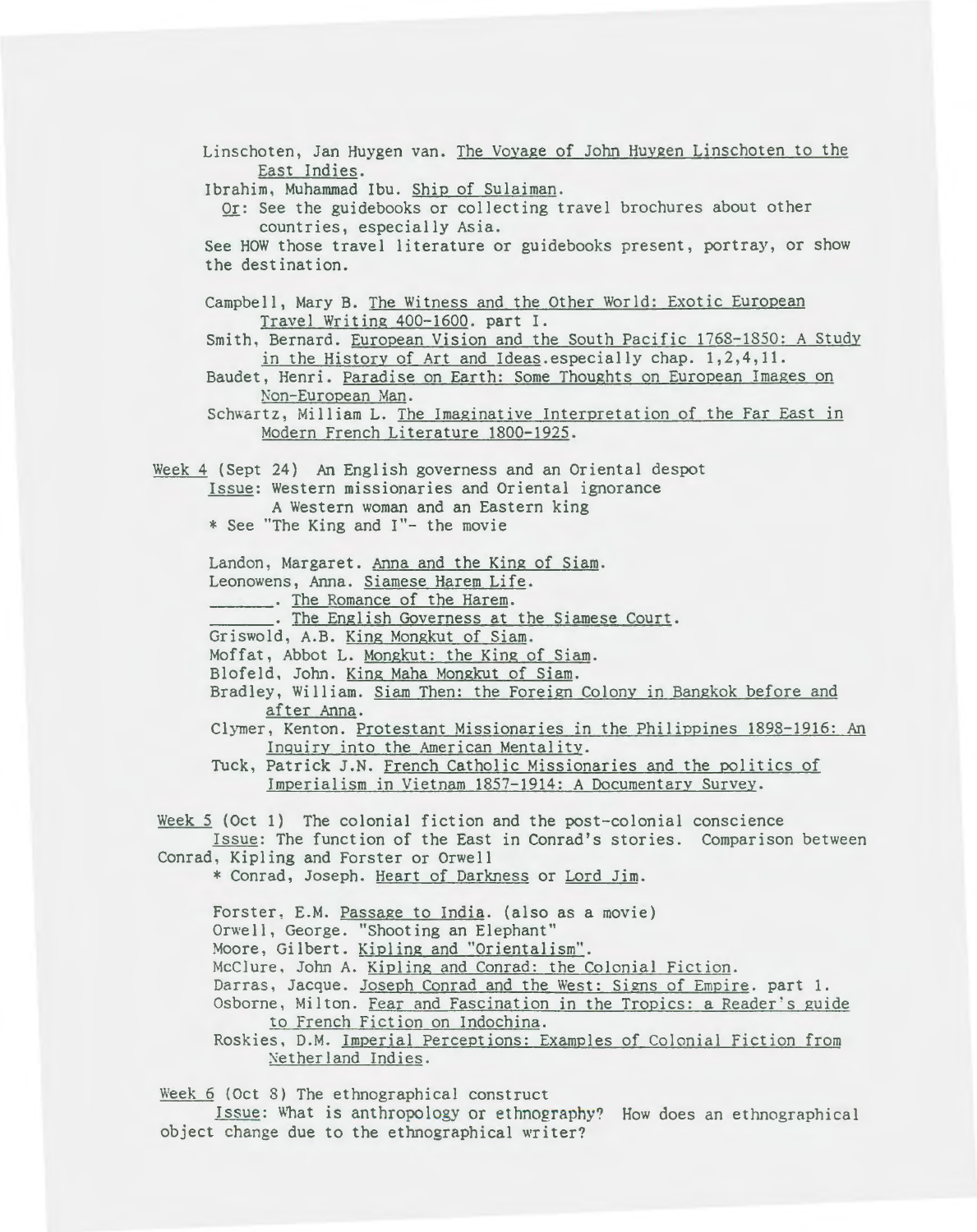\* Vickers, Adrian. Bali: A Paradise Created.

Schulte Nordholt, H. Bali: Colonial Conceptions and Political Change 1700-1940.

Heniger, Johannes, "Dutch Contributions to the Study of Exotic Natural History in the Seventeenth and Eighteenth Centuries," in Terra Australis: the Furthest Shore. ed. W. Eisler and B. Smith, pp.59- 66.

Smith, Bernard. "The Intellectual and Artistic Framework of Pacific Exploration in the Eighteenth Century," in ibid. pp.123-28.

Mead, Magaret. Coming of Age in Samoa: A Psvchological Studv of Primitive Youth for Western Civilization.

Freeman, Derek. Magaret Mead and Samoa: The Making and Unmaking of an Anthropological Myth.

Week 7 (Oct 15) No class. Mid-term intermission

Week 8 (Oct 22) The Needed Enemy: Vietnam in American Memory

Issue: What is Vietnam in the American literature and films about the Vietnam War?

\* See the following movies The Green Berets, The Deer Hunter, Full Metal Jacket

(There are a large number of novels about the war, and shelves of studies about them. Here are only some examples of the latter.)

- Auster, Albert and Quart, Leonard. How the War Was Remembered: Hollywood and Vietnam.
- Dittmar, Linda and Michaud, Gene eds. From Hanoi to Hollvwood: the Vietnam war in American Films.

Lomperis, Timothy. 'Reading the Wind' the Literature of the Vietnam War. Melling, Philip. Vietnam in American Literature.

Hellman, John. American Myth and the Legacy of Vietnam.

Cultural Critique 3 (Spring 1986) on "the representation of the Vietnam War" see the articles by Michael Clark and Claudia Springer.

Week 9 (Oct 29) The Native Response

Issue: Reaction from the East, a nationalist view and a humanist one. How are they different from 'Orientalism'?

\* Bresnahan, Roger. " 'Thanks Joe!': The American Image in Philippine Literature" (An article in progress, ask the instructor. If not available in time, students will be informed in advance.)

Toer, Pramoedya Ananta. This Earth of Mankind.

Yabes, Leopold Y. ed. Philippine Short Stories, 1925-1940, and Philippine Short Stories. 1941-1955 2 vols.

Week 10 (Nov 5) Minorities: the Other Within

Issue: Can Said's Orientalism be applied to the case of minorities?<br>\* See two Thai movies about the Lao people in the country:<br>"Luk Isan" and "Thongpan" (time and place to be arranged) ("Luk Isan" is based on the book of the same title already translated into English as A Child of the Northeast.)

Keyes, C.F. Isan: Regionalism in Northeastern Thailand.